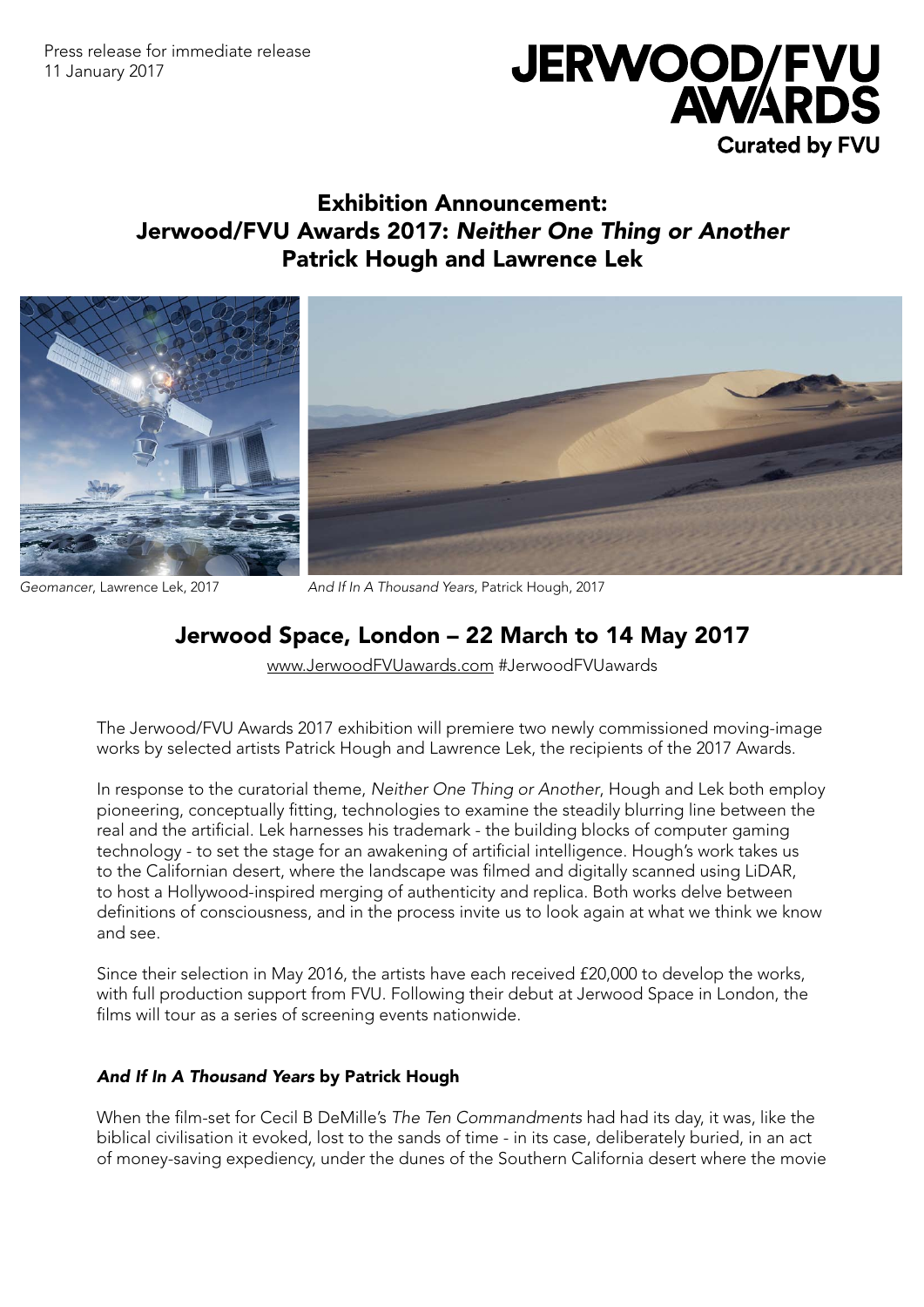was shot. Over the years, though, those shifting sands have gradually exposed this piece of epic landfill, bringing souvenir hunters to gather where archaeologists (or Egyptologists) used to tread.

In Patrick Hough's video, shot on location at the site, it is not just fake fragments of the past that are disinterred. What hovers over the place is a spirit of uncertainty; one that questions bedrock values like 'originality' and 'authenticity' and dusts them with other layers of meaning: the extraordinary ease of reproducibility, the spray-on glamour of cinematic semi-celebrity. This spirit of uncertainty is encapsulated by the figure of a sphinx - once part of the décor of the majestic film-set, now wandering in ghostly limbo; haunting the nearby town like a wildcat on the prowl. The sphinx's hybrid form and cryptic, enigmatic presence is also a symbol of a blurring between the material and the virtual that Hough's video not only proposes but visibly enacts, using sophisticated digital scanning techniques to suggest the outline of a new technological horizon that is, even as we look back nostalgically at the remnants of earlier eras, writing its own name upon the sand.

## *Geomancer* by Lawrence Lek

Heralded by the futuristic computer-generated cityscapes that have become a signature feature of his work, Lawrence Lek's mini-opus *Geomancer* is less inclined to map the building blocks of the urban architecture of tomorrow than to try and summon up the spirit of our rapidly dawning age - one whose characteristics, Lek implies, include the growing ascendancy of the cultural phenomenon of Sino-Futurism. As the geopolitical axis tilts further to the East, and as once-dominant economic/technological models are cast into doubt, Lek alights on a longstanding tension between the place of the human and the role of the machine, sharpened by contemporary hopes and anxieties around the rise of East Asia, and by speculations that new forms of artificial intelligence, already outperforming mere mortals in matters of automation and aggregation, will challenge us in more creative skills as well.

In Lek's video, one such AI awakens above Singapore on the eve of the city-state's centennial celebrations in 2065. Mindful of the apparent relegation of AI to subservient roles in society, it determines that, from all the possible choices available to it, by far the best thing to be is to be an artist. Already a prodigy with numbers, it seeks to feed the other side of its savant-like brain, gorging on the products of cultural history with a geeky frenzy that occasionally undermines its aspiration to the lofty coolness of a lotus-eating aesthete. Part philosophical reflection on where 'genius' resides, part playful inventory of how science fiction has dealt with these eternal human/ automaton themes, *Geomancer* is provocative stimulation for both the eye and the mind.

The artists were selected from over 240 applications by; Steven Bode, Director, FVU; Duncan Campbell, artist and Turner Prize 2014 winner; Cliff Lauson, Curator, Hayward Gallery; Amy Sherlock, Reviews Editor; and Sarah Williams, Head of Programme, Jerwood Visual Arts.

## **Statements**

On the two works, panelist and Reviews Editor Amy Sherlock commented:

*"Both selected artists, Patrick Hough and Lawrence Lek, use a temporal framework to approach the question of indeterminacy: one looking forward to a future where machines may write their own histories; the other considering the imaginative leap involved in looking backwards, and the ways in which, narratively and materially, we fabricate the past. I am excited not only to see the results of these two ambitious projects, but also how they will sit alongside one another in the Jerwood/FVU Awards exhibition."*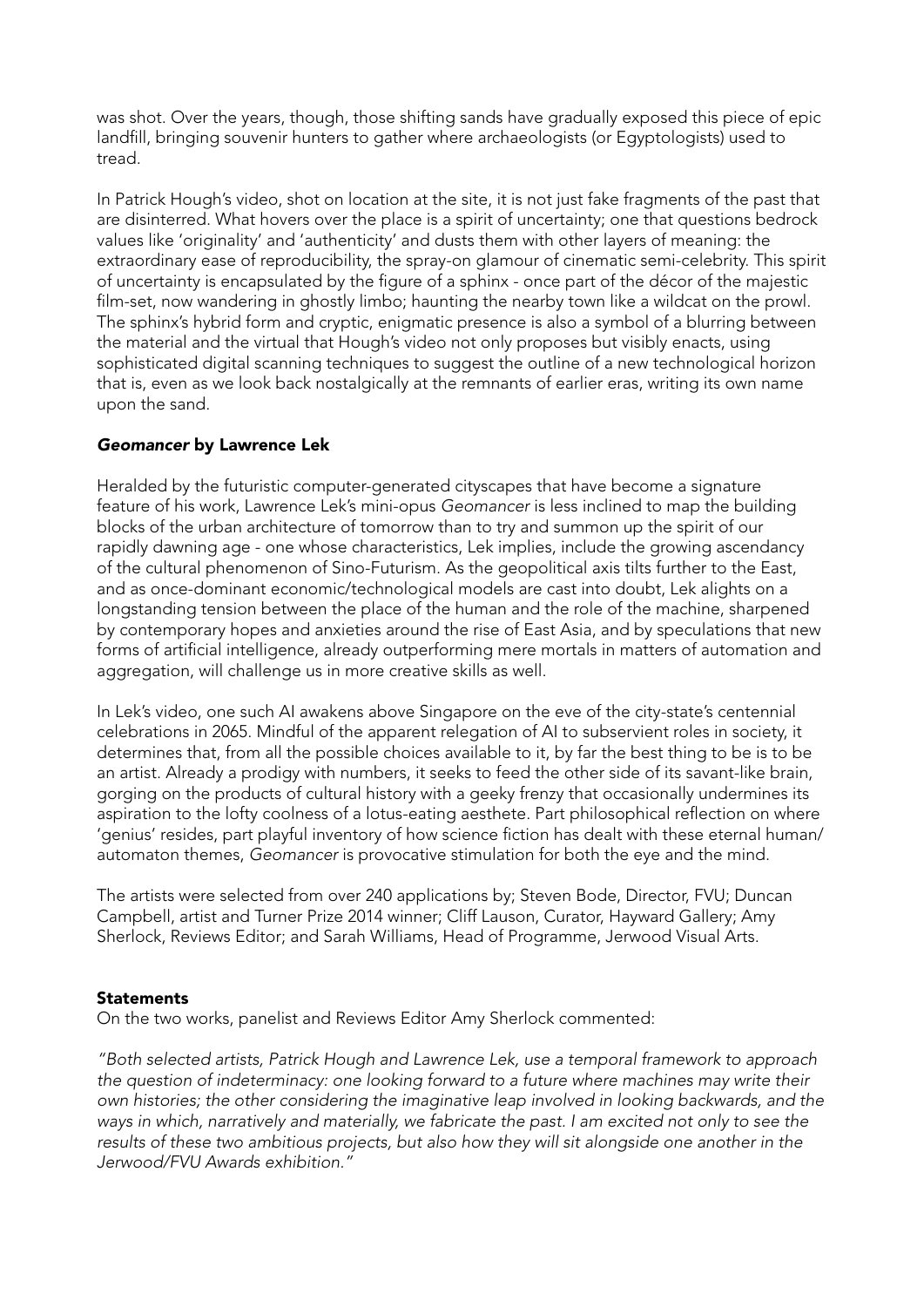On development and production of the works, FVU Director Steven Bode commented:

*"It is always wonderful watching an artist's work transform from an idea on paper into tangible, polished reality. Even more so in the case of Lawrence Lek and Patrick Hough, whose approaches to this year's Awards have been so formally exciting and conceptually audacious. Not to mention technically original, with their mobilisation of leading-edge digital imaging and voice synthesis. It has been a pleasure helping these exceptional works reach fruition."* 

### Jerwood/FVU Awards 2018: Call for Entries

Jerwood/FVU Awards 2018 will open for entries 14 February - 4 April 2017, with the curatorial theme *Unintended Consequences*. More information available at [www.jerwoodfvuawards.com](http://www.JerwoodFVUawards.com)

- Ends -

#### For further information on the Jerwood/FVU Awards, please contact

Anna-Maria Pfab E: pfabanna@gmail.com M: 077 9434 7633

#### Project credit

The Jerwood/FVU Awards are a collaboration between Jerwood Charitable Foundation and FVU: Film and Video Umbrella. FVU is supported by Arts Council England.

#### Social media

[@FilmVidUmbrella](https://twitter.com/FilmVidUmbrella) [@JerwoodJVA](https://twitter.com/JerwoodJVA) #JerwoodFVUawards

#### Listing details

| Artists:       | Patrick Hough, Lawrence Lek                                                        |
|----------------|------------------------------------------------------------------------------------|
| Title:         | Jerwood/FVU Awards 2017: Neither One Thing or Another                              |
| Dates:         | 22 March to 14 May 2017                                                            |
| Address:       | Jerwood Space, 171 Union Street, SE1 0LN                                           |
| Opening times: | Mon-Fri from 10am-5pm, Sat & Sun from 10am-3pm<br>Closed Sundays and Bank Holidays |
| Admission:     | Free                                                                               |
| Nearest tube:  | Southwark, London Bridge or Borough                                                |

#### Nationwide screenings

27 March 2017: CCA, Glasgow 28 March 2017: HOME, Manchester 17 May 2017: Phoenix, Exeter Arnolfini, Bristol (date to be confirmed) FACT, Liverpool (date to be confirmed) Phoenix, Leicester (date to be confirmed)

(More to be announced)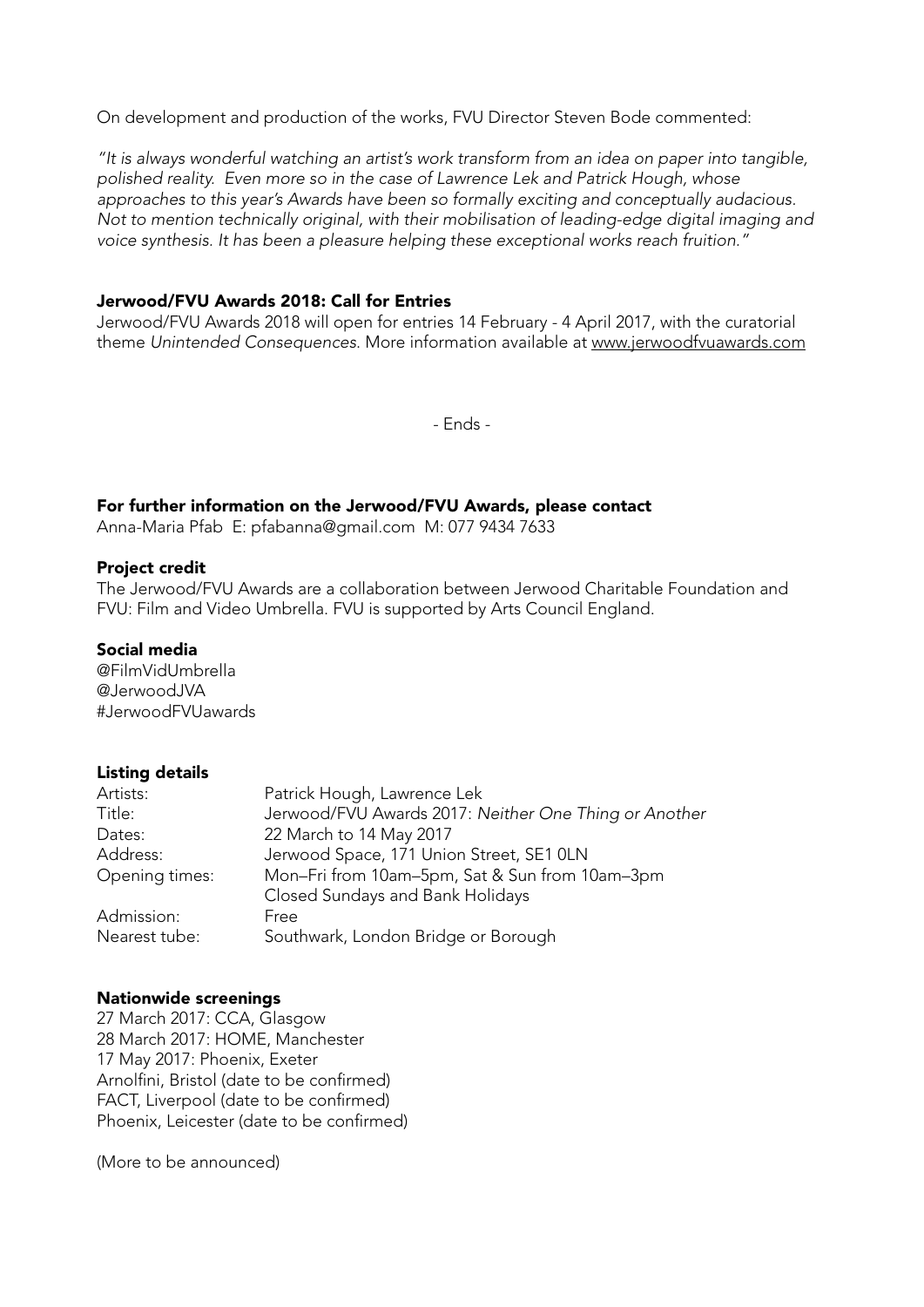## Artists' biographies

Patrick Hough works with moving image, photography, sculpture and installation. His recent work questions the relationship between humans and objects; exploring links between cinema, technology and museology through archives of historical film props. Hough is a graduate of the National College of Art and Design, Dublin and the Royal College of Art, London. He has a forthcoming solo exhibition: *Hierophanies* at The Swiss Church, London, in March 2017. Recent solo exhibitions include; *Unobservables* at Narrative Projects, London; *An Archeology of Cinema* at Dagestan Museum of Fine Arts, Russia; *Once More, with Feeling!* at MOT International Project Space, London and *Ouarzazate* at PhotoIreland Festival, Dublin. Group shows include; *Crab Walk* at NGCA, Sunderland; *Levitate* at Museums Quartier, Q21 INTERNATIONAL, Vienna; *Verto* at Studiocur/art, Paris; *H Y P E R C O N N E C T E D* at Moscow Museum of Modern Art, Moscow and *Above The Black Line* at ArtPort Gallery, Tel Aviv, amongst others. [www.jerwoodfvuawards.com/artists/patrick-hough](http://www.jerwoodfvuawards.com/artists/patrick-hough)

Lawrence Lek creates speculative worlds and site-specific simulations using gaming software, video, installation and performance. Often based on real places and fictional artists, his digital environments reflect the impact of the virtual on our perception of reality. Contrasts between utopia and ruins, desire and loss, and fantasy and history appear throughout his work to symbolise this exchange. Lek is a graduate of the Cooper Union, the Architectural Association, and Trinity College, Cambridge. His work has been featured in recent exhibitions at Tramway, as part of *Glasgow International 2016*; Seoul Museum of Art, as part of *Seoul Mediacity Biennial 2016*, KW Institut, Berlin, Germany; ICA, London; Cubitt Gallery, London; Wysing Arts Centre, Cambridge and the Delfina Foundation, London. Prior to the Jerwood/FVU Awards, he received the Tenderflix/Tenderpixel Artist Video Award and the 2015 Dazed Emerging Artist Award. [www.jerwoodfvuawards.com/artists/lawrence-lek](http://www.jerwoodfvuawards.com/artists/lawrence-lek)

## About Jerwood/FVU Awards

The Jerwood/FVU Awards are a major annual opportunity for moving-image artists in the first five years of their practice. The open application programme invites artists to make proposals for ambitious new works, two of which are selected each year by a panel of experts. The selected artists are given a £20,000 award to create the proposed work over a 10-month period. Each recipient also receives full production support from FVU. Finished works are exhibited at Jerwood Space, London, before touring nationally.

A distinguishing feature of the Awards is their prominent curatorial theme, which changes each year. Timely, but always future facing, this theme provides a framework that applicants are invited to respond to, lending the project a wider contemporary resonance. Further information can be found at [www.jerwoodfvuawards.com](http://www.jerwoodfvuawards.com)

## Jerwood/FVU Awards so far

2017: *Neither One Thing or Another* Winners: Patrick Hough and Lawrence Lek

2016: *Borrowed Time* Winners: Karen Kramer and Alice May Williams

2015: *What Will They See of Me?* Winners: Lucy Clout and Marianna Simnett Shortlist: Kate Cooper and Anne Haaning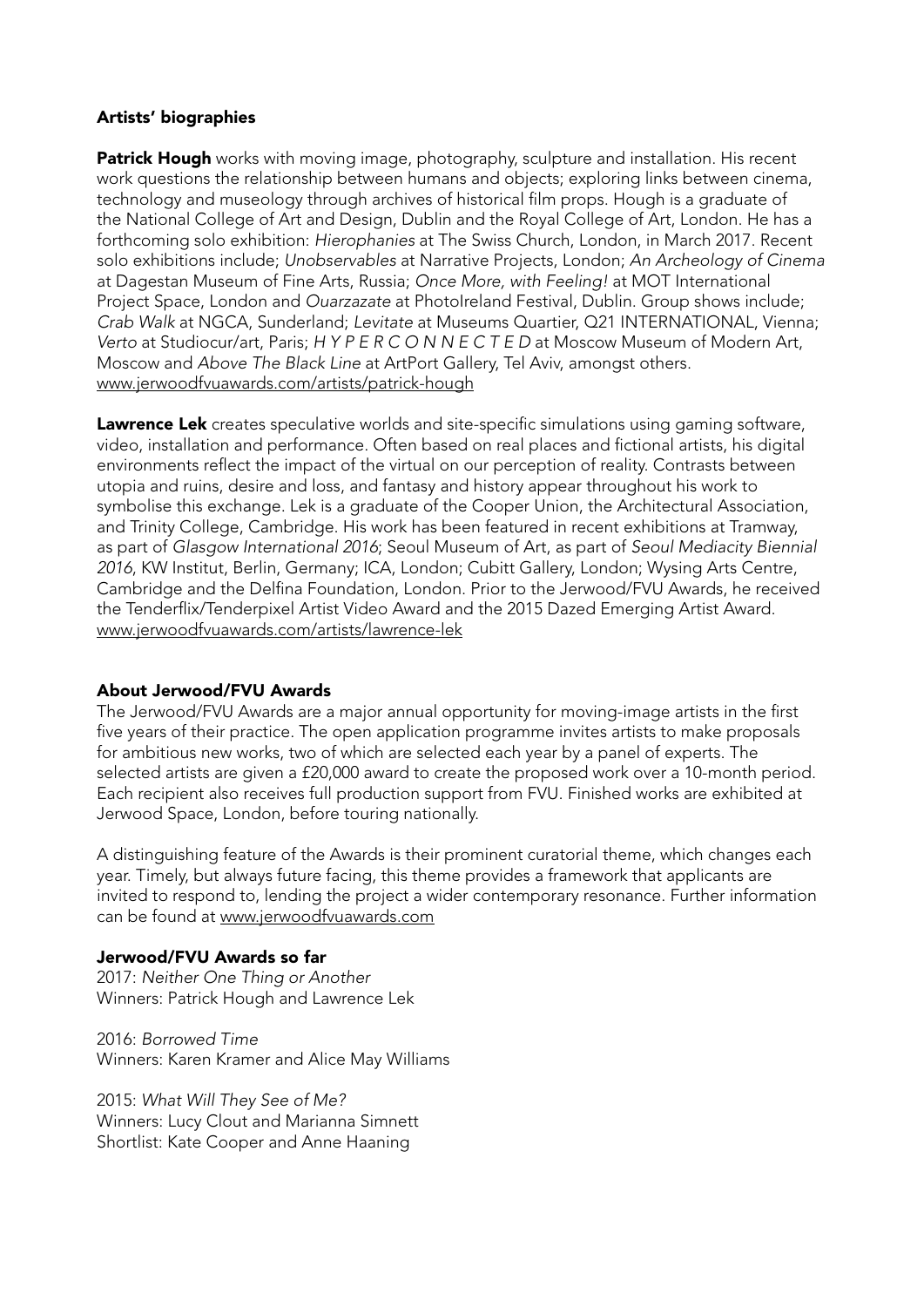2013: *Tomorrow Never Knows* Winners: Ed Atkins and Naheed Raza Shortlist: Emma Hart and Corin Sworn

FVU: Film and Video Umbrella commissions, curates, produces and presents artists' movingimage works that are staged in collaboration with galleries and other cultural partners. Since the late 1980s, FVU has been at the forefront of this vibrant and expanding area of practice, promoting innovation through its support of some of the most exciting figures on the contemporary scene. During this time, the organisation has commissioned and produced nearly 200 different artists' projects, ranging from ambitious multi-screen installations to shorter film and video pieces, as well as numerous online commissions. [www.fvu.co.uk](http://www.fvu.co.uk)

Jerwood Charitable Foundation is dedicated to imaginative and responsible revenue funding of the arts, supporting artists to develop and grow at important stages in their careers. It works with artists across art forms, from dance and theatre to literature, music and the visual arts. [www.jerwoodcharitablefoundation.org](http://www.jerwoodcharitablefoundation.org)

**Jerwood Visual Arts** is a national programme supporting visual arts practice, through which Jerwood Charitable Foundation works with early career artists to commission and present new work. Artist opportunities run throughout the year alongside a programme of related exhibitions, events and commissioned writing taking place online, in London and across the UK. [www.jerwoodvisualarts.org](http://www.jerwoodvisualarts.org)







**IERWOOD SPACE** 

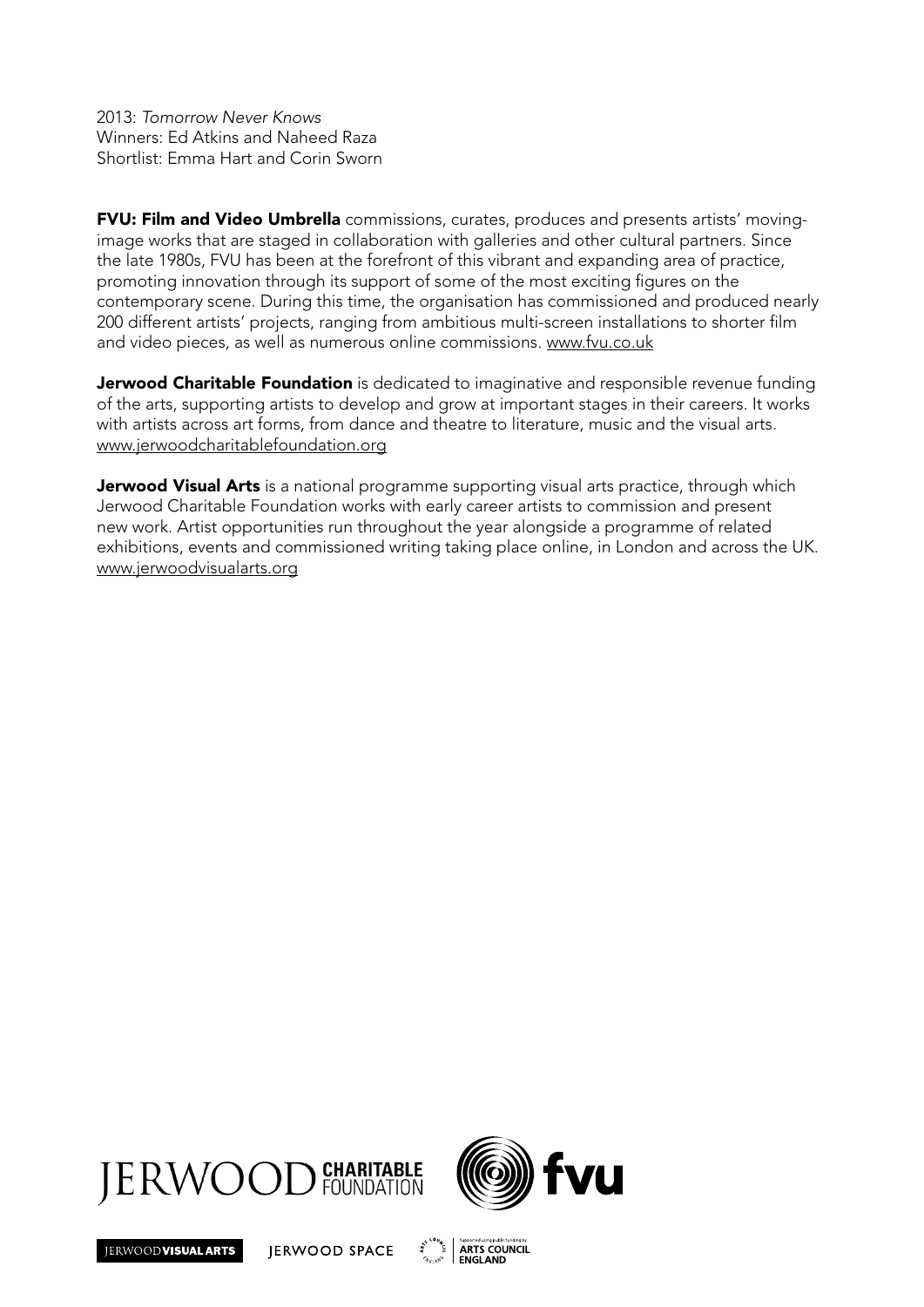

# Images: *And If In A Thousand Years*, Patrick Hough, 2017

For use with "Courtesy of Jerwood/FVU Awards"



Image 1: *And If In A Thousand Years*, Patrick Hough, 2017 Courtesy of Jerwood/FVU Awards



Image 2: *And If In A Thousand Years*, Patrick Hough, 2017 Courtesy of Jerwood/FVU Awards



Image 3: *And If In A Thousand Years*, Patrick Hough, 2017 Courtesy of Jerwood/FVU Awards







**IERWOOD SPACE**